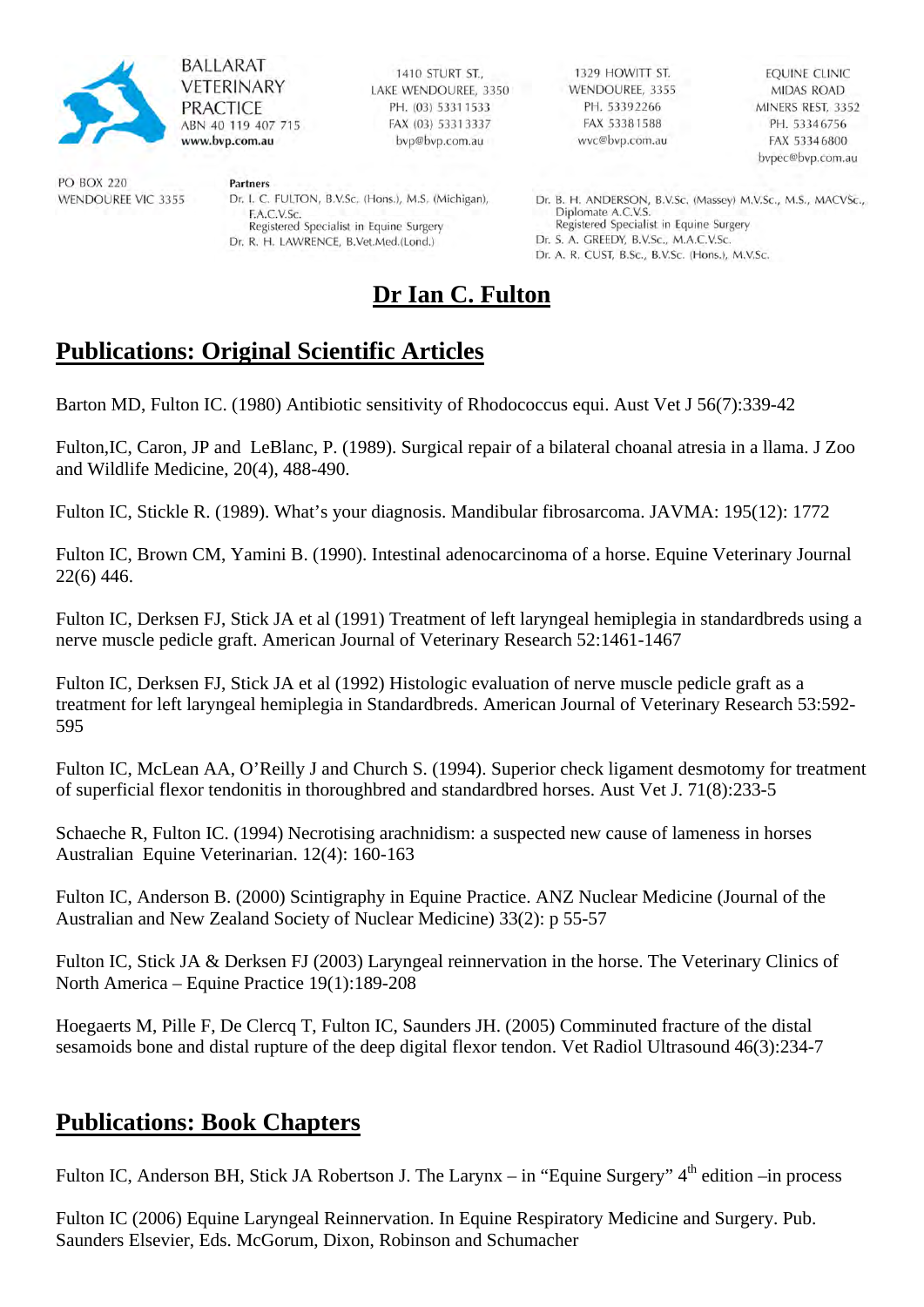Fulton IC, Stick JA (1998) Nerve muscle pedicle graft and Laryngeal hemiplegia. In Current techniques in Equine Surgery and Lameness  $-2<sup>nd</sup>$  edition. Saunders. Eds. White and Moore

Fulton IC (1990) The effectiveness of a nerve muscle pedicle graft for the treatment of equine left laryngeal hemiplegia. Thesis, Michigan State University

## **Publications: Abstracts**

Fulton IC Derksen FJ, Stick JA, Robinson NE, Walshaw R. (1990) Treatment of left laryngeal hemiplegia using a nerve muscle pedicle graft. In Equine Exercise Physiology 3. Ed Persson, Lindholm and Jeffcott

Stick JA, Derksen FJ, Nickels FA, Brown CM, Arden WA, Fulton IC, Peloso JG. (1990) Upper airway videoendoscopy during exercise in poorly performing horses. Proc  $36<sup>th</sup>$  Ann Conference AAEP, 431

Fulton IC, Stick JA, Embertson R, Derksen FJ (1993) Evaluation of the nerve muscle pedicle graft as a treatment for idiopathic left laryngeal hemiplegia. Vet Surg. 22(5) p 380.

Fulton IC (1993**)** Bilateral superior check ligament desmotomy for treatment of superficial flexor tendonitis in thoroughbred and standardbred horses. Proc World Equine Veterinary Association. Geneva, Switzerland. p27

Fulton IC McLean AA (1993) Bilateral superior check ligament desmotomy for treatment of superficial flexor tendonitis in thoroughbred and standardbred horses. Proc American College Veterinary Surgeons Ann surg Forum, San Francisco, USA. p11

Fulton IC, Stick JA, Embertson R, Derksen FJ (1993) Evaluation of the nerve muscle pedicle graft as a treatment for idiopathic left laryngeal hemiplegia. Proc American College Veterinary Surgeons Ann surg Forum, San Francisco, USA. p11

Fulton IC, McKellar CD (1996) Unusual metacarpal III fractures in 3 horses. Proc NZVA/AVA 2<sup>nd</sup> Pan Pacific Veterinary Conference - Christchurch , New Zealand p49-52

Fulton IC (1997) The nerve muscle pedicle graft for treatment of idiopathic equine laryngeal hemiplegia: Current status. Proc Dubai International Equine Symposium, Dubai, UAE p 407-418

Fulton IC (2002). Horse and Fence interactions in referral practice. Proc Australian Veterinary Association Victorian Division Country Meeting. Ballarat Australia p 63-70

Fulton IC (2002). Alimentary canal – is it a pain in the gut?. Proc Australian Veterinary Association Victorian Division Country Meeting . Ballarat, Australia p 96-100

Fulton IC (2003) Laryngeal reinnervation in the horse. Proc Havemeyer Foundation Workshop on Equine Recurrent Laryngeal Neuropathy. Stratford, England Eds. Dixon, Robinson, Wade p 60-62.

Fulton IC (2005) Laryngeal Reinnervation: Where are we? ProcWorld Equine Airway Symposium. Cornell State University, Ithaca, New York. P 101-103

#### **Invited Presentations : Professional Organisations**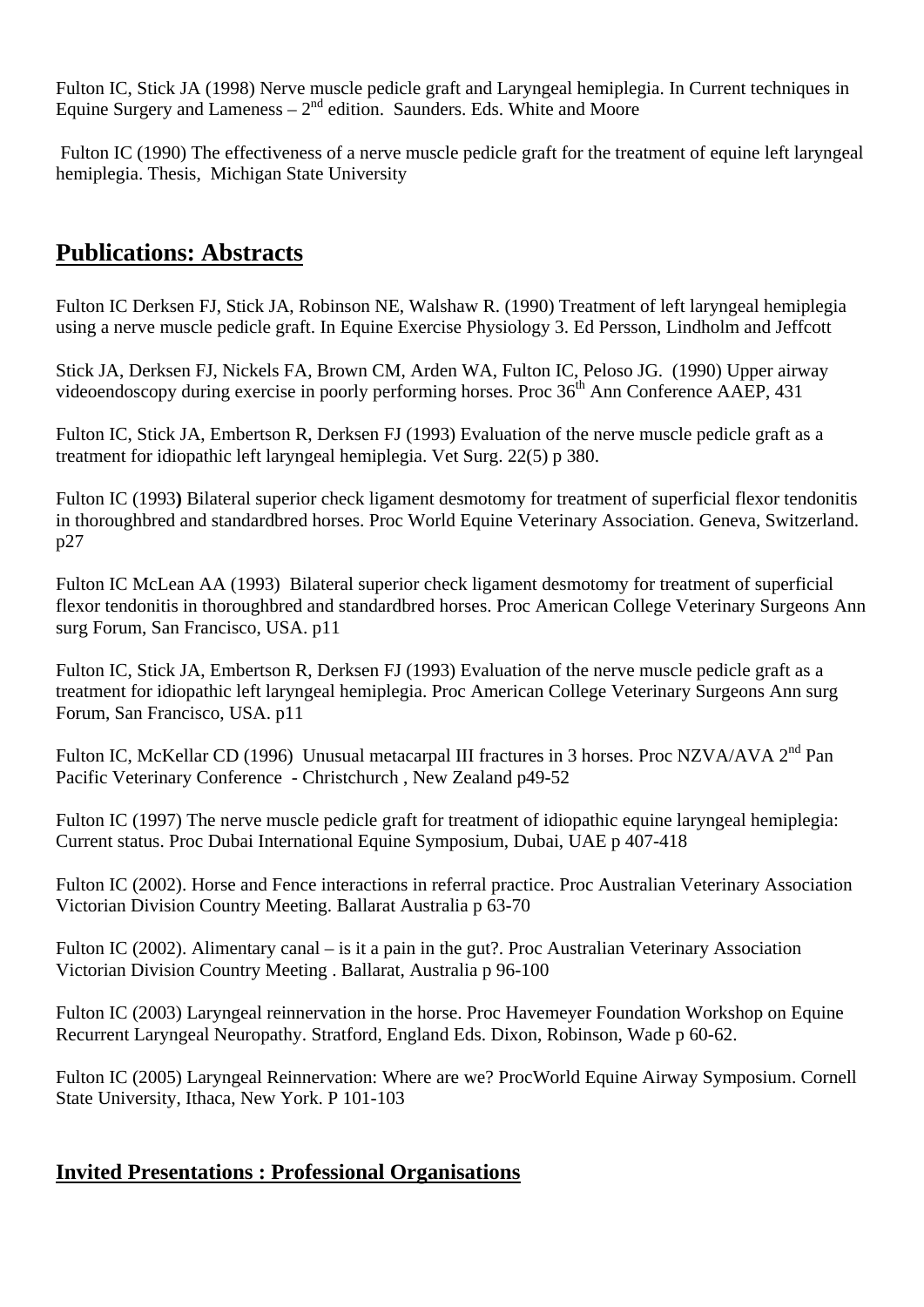Fulton IC Derksen FJ, Stick JA, Robinson NE, Walshaw R. (1990) Treatment of left laryngeal hemiplegia using a nerve muscle pedicle graft. Third International Conference of Equine Exercise Physiology – Uppsala, Sweden

Fulton IC (1991) Treatment of left laryngeal hemiplegia using a nerve muscle pedicle graft. Australian Equine Veterinary Association 13th Bain Fallon lectures, Melbourne, Australia

Fulton IC (1993**)** Bilateral superior check ligament desmotomy for treatment of superficial flexor tendonitis in thoroughbred and standardbred horses. World Equine Veterinary Association. Geneva, Switzerland

Fulton IC McLean AA (1993) Bilateral superior check ligament desmotomy for treatment of superficial flexor tendonitis in thoroughbred and standardbred horses. American College Veterinary Surgeons Ann surg Forum, San Francisco, USA.

Fulton IC, Stick JA, Embertson R, Derksen FJ (1993) Evaluation of the nerve muscle pedicle graft as a treatment for idiopathic left laryngeal hemiplegia. American College Veterinary Surgeons Ann surg Forum, San Francisco, USA.

Fulton IC (1995) Results of laryngeal muscle pedicle grafts for laryngeal hemiplegia. Australia College Veterinary Scientists, Jubilee Meeting, Sydney, Australia

Fulton IC, McKellar CD (1996) Unusual metacarpal III fractures in 3 horses. NZVA/AVA 2<sup>nd</sup> Pan Pacific Veterinary Conference - Christchurch , New Zealand

Fulton IC (1997) The nerve muscle pedicle graft for treatment of idiopathic equine laryngeal hemiplegia: Current status. Dubai International Equine Symposium, Dubai, UAE

Fulton IC (2000) Treating laryngeal dysfunction with nerve muscle grafts.  $18<sup>th</sup>$  Symposium of the Comparative Respiratory Society – Melbourne, Australia.

Fulton IC (2000) – Deep Throat: What we can see and do with throats. - Asian Thoroughbred Breeders Conference, Gold Coast. Queensland, Australia

Fulton IC Anderson BH (2002) – Australian Veterinary Association Annual Conference Melbourne, Victoria. 1. Lacerations. 2. Colic. 3. Scintigraphy. 4. Respiratory

Fulton IC (2001) Equine Scintigraphy: "How we do it". Australian and New Zealand Society of Nuclear Medicine – Country Meeting, Ballarat. Australia

Fulton IC (2002). Horse and Fence interactions in referral practice. Australian Veterinary Association Victorian Division Country Meeting. Ballarat Australia

Fulton IC (2002). Alimentary canal – is it a pain in the gut? Australian Veterinary Association Victorian Division Country Meeting. Ballarat, Australia

Fulton IC (2003) Laryngeal reinnervation in the horse. Havemeyer Foundation workshop on Equine Recurrent Laryngeal Neuropathy. Stratford, England .

Fulton IC (2005) Laryngeal Reinnervation: Where are we? World Equine Airway Symposium. Cornell State University, Ithaca, New York.

Fulton IC (2005) Lameness associated with the equine cervical spine – 4 cases. Australian Equine Veterinary Association 26th Bain Fallon Lectures, Queenstown, New Zealand